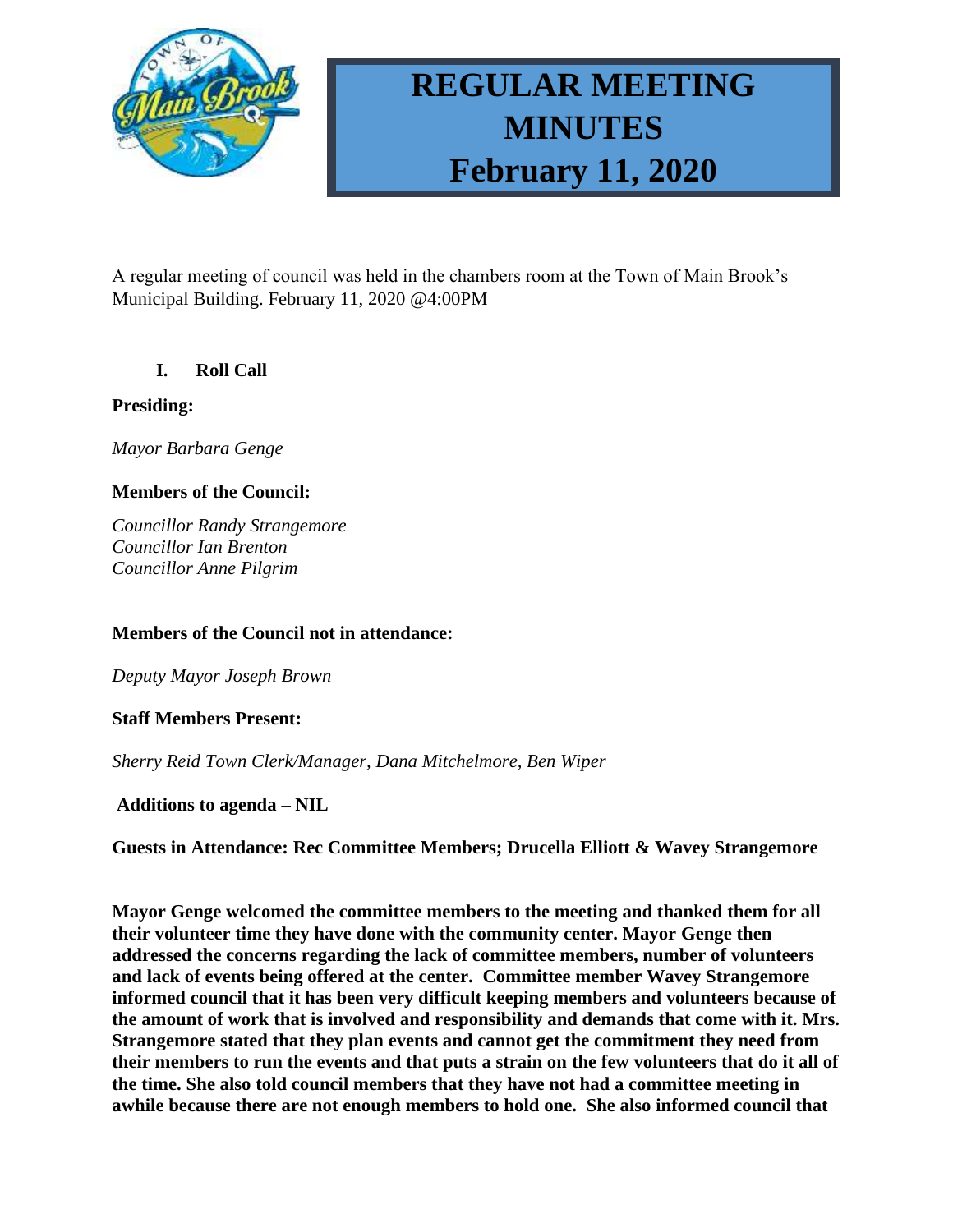**she will be resigning from her position but will remain on for now until they find other members. Mayor Genge also inquired about the financial position of the committee and documents that will need to be handed over to Council or put in a place before Mrs. Strangemore leaves her position, so that it can be easily accessed when and if a new committee is formed and new signing officers will be put in place. M. Genge also requested that the committee purchase a defibrillator for the center and the importance of having it there if needed. After further discussion with the members, Mayor Genge suggested that in order to recruit new members there may have to be a public meeting. Everyone agreed. Mayor Genge thanked both members for attending and speaking with council. Both members of the committee left the meeting at 4:36pm**

**Regular meeting called to order: 4:36 PM**

### **II. ADOPTION OF THE AGENDA**

**Motion 2020 - #015**

*Councillor Ian Brenton/Councillor Randy Strangemore* Move to adopt the agenda as presented All in favor motion carried

### **III. ADOPTION OF THE MINUTES**

**Motion 2020 - #016** *Councillor Ian Brenton/Councillor Randy Strangemore* Move to adopt and sign the meeting minutes of **January 17, 2020** as presented All in favor Motion Carried and Signed

### **IV. BUSINESS ARISING**

- **Capital Works Project –** Ben gave the council an update on what's happening with the engineer Mike Gorman. Ben informed council that the Town could probably purchase a purificator from the money saved from the work that had been done through the special assistance grant of which that same work was included in our capital works project, which could now allow the town to use the capital works unspent funding on a purificator. Ben also informed council that the Town has already received the \$18000 loan from the scotia bank to pay for the HST.
- **Special Assistance Grant –** Ben informed council that the quotes sent in for the Tidal Surge will not be accepted due to the cost of the scope of work being too high. Special assistance grants are only limited to \$30,000 or less. However, Robert Hann informed Ben that the grant can be resubmitted adjusting the amount of the quote and scope of work.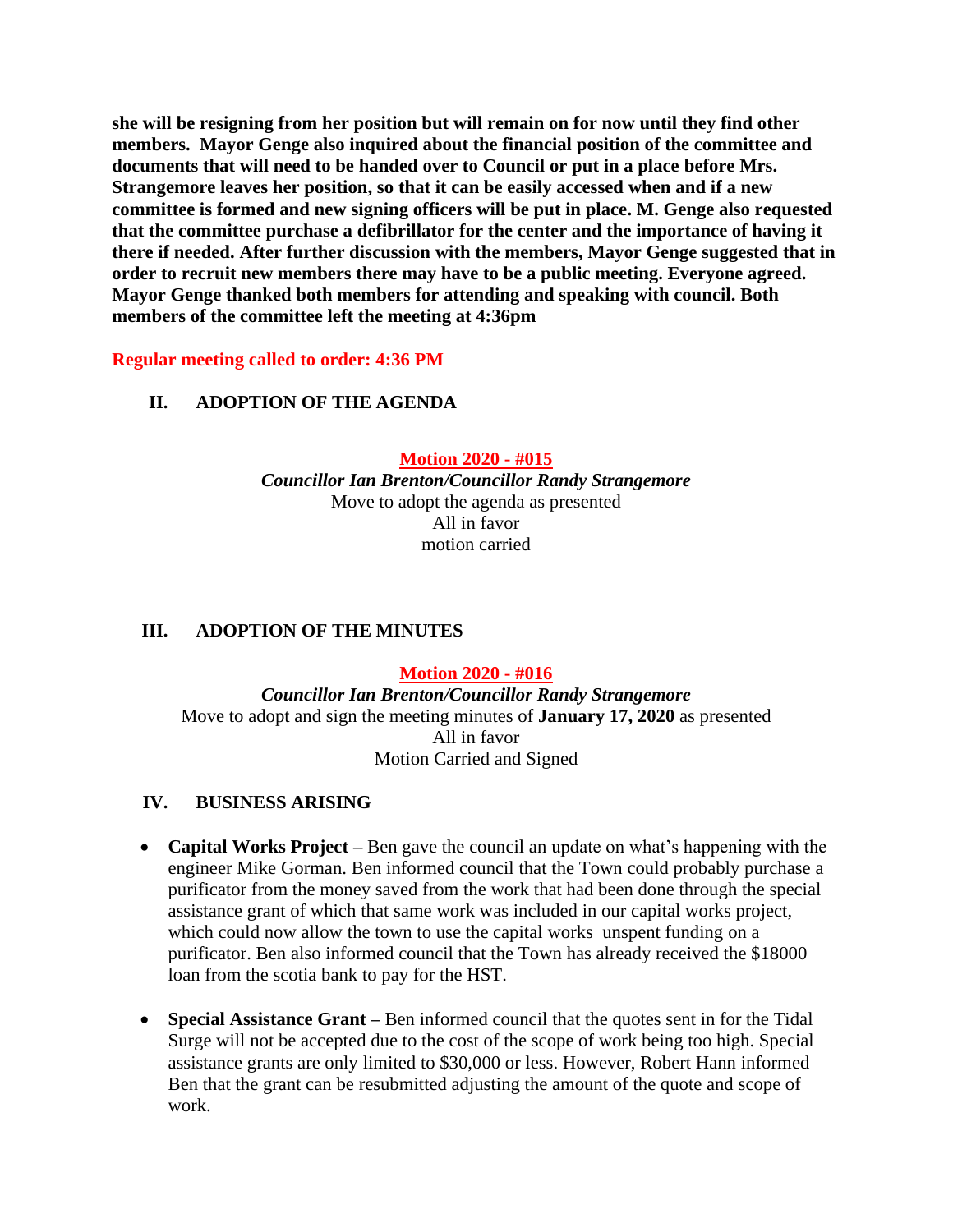- **Project**s Ben informed council that Ms. Gillard decided that she did not want to volunteer but she would help in the design of the boxes. He also stated that there is \$800 left in spending for the **community garden**. Everything is built and the sign is being done the only question remains is how it will operate. Council requested Dana contact other communities to get information on how they operate their gardens. There was nothing to report on the **Age Friendly** project and the **New Horizons 50 Plus**, will need an update on the status of the application.
- Audit for gas tax TCM informed council that a motion will be needed to allow the auditor to work on the annual financial statement for the Gas Tax.

### **Motion 2020- #017**

**(Mayor Genge vacates seat) Mayor Barbara Genge/Councillor Ian Brenton** Moved to allow the auditors for White and Abbott to do the Annual Financial Statements for the Gas Tax Secretariat on behalf of the Town of Main Brook All in favor Motion Carried

• **Land Barricade Issue –** Clerk Reid read the response letter to council that was received from the resident pertaining to the issue of the barricade. The resident claimed that the barricade was not on the property of Main Brook, but it was on their property that was purchased from the Town. After further discussion on how to resolve the matter of the barricade, council decided to table the topic to they could set some standards for fencing going further.

### **V. NEW BUSINESS**

• **2020 Clean and safe Drinking Water Workshop –** Clerk Reid presented council with the information on the workshop and it was decided that Randy and Pete would attend.

### **Motion 2020- #018 (Mayor Vacates Seat) Mayor Barb Genge/Councillor Ian Brenton** Moved to approve Councillor Strangemore and Superintendent Peter Stevens attend the workshop in gander in March23-26, 2020 All in favor Motion Carried

• **Employee Policy** – Ben presented council with an employee policy for review. Council members made suggestions but needed more time to review the policy before making any final decisions. A special meeting was suggested amongst councillors to go over the policy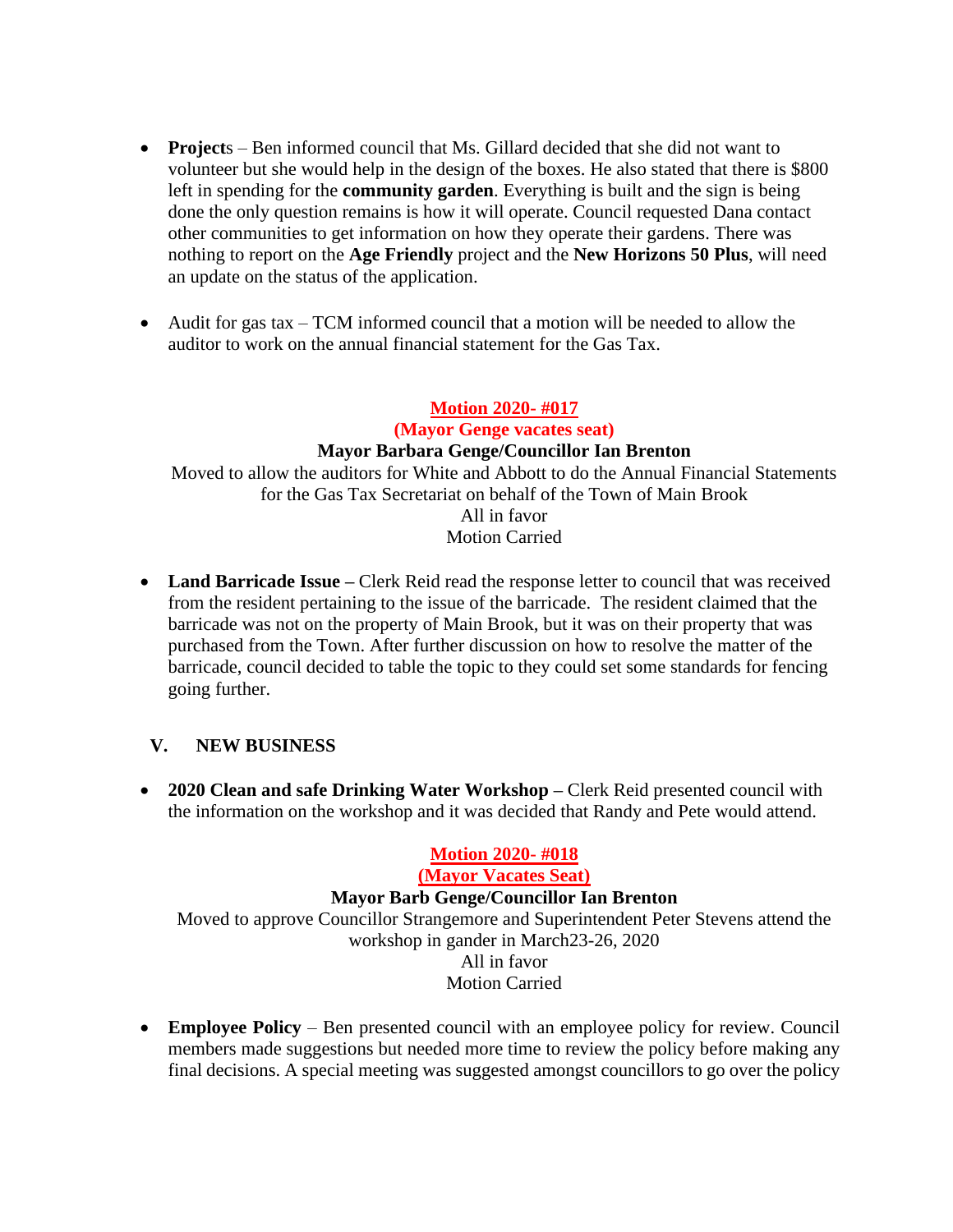before the next meeting so that a final decision will be made at the next regular council meeting. Tabled

• **Summer Student Employment Program Applications – Ben informed council that he can apply for 4 positions @7 weeks for both provincial and federal.**

# **Motion 2020 - #019**

**(Mayor Vacates Seat) Mayor Barbara Genge/ Councillor Anne Pilgrim** Moved to apply for the federal summer program All in favor **Motion Carried**

### **Motion 2020 - #020**

**(Mayor vacates seat) Mayor Barbara Genge/Councillor Ian Brenton** Moved to apply for the Provincial summer student program. All in favor Motion Carried

• **Seasonal Water Tax** – Clerk Reid informed council that a seasonal business owner inquired as to why they were being charged the full amount of the commercial water tax when they only operate 4 months of the year. Council discussed the matter and made a decision pertaining to that business to increase the amount by \$25 from last years amount.

### **Motion 2020 - #021**

### **Councillor Ian Brenton/Councillor Anne Pilgrim**

Moved to change the Seasonal Commercial Water Tax pertaining to Isabella's Meats from \$80 to \$105 increasing it by \$25. All in favor Motion Carried

### **V1. CORRESPONDENSE**

- Letter re: Kids Recreation Program Clerk Reid read the letter from a resident regarding summer programming for the children in the community. Council had a discussion around the topic and decided that they will check to see if there are any funding programs to apply for to have these summer programs. As well, if approved for summer student jobs there may be a way to have a two-week program. Council also suggested that it would be great if parent could volunteer to help with running the program.
- Letter re: Road Access to property on 6A Pilgrims Avenue. Clerk Reid read letter to members and they decided to have public works to check into the matter.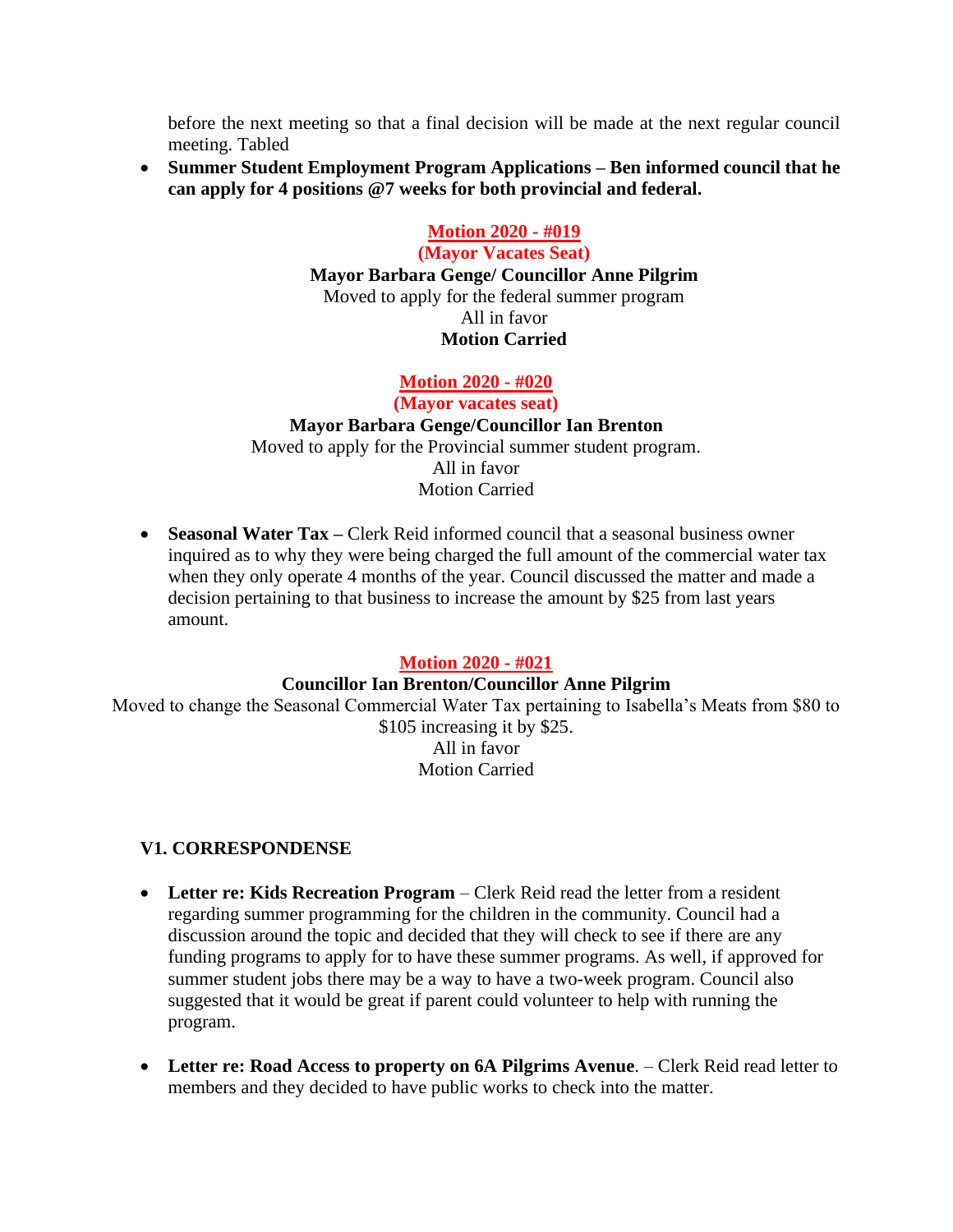• **Norpen Waste Management** - Clerk Reid presented council with the nomination form and Ian Brenton was nominated

## **V11. RECREATION COMMITTEE REPORT**

• See notes at beginning of meeting

## **V111. PUBLIC WORKS REPORT**

• Liaison Randy Strangemore stated that everything has been going well and there were no issues to report.

### **V111. FIRE DEPARTMENT REPORT**

• Liaison Randy Strangemore stated that the department has been doing courses which consists of 10 sessions and are working towards fireman firefighter 1.

# **1X. FINANCE REPORT**

• **Bills were presented to council for review.**

### **Motion 2020 - #022**

**(Mayor Vacates Seat) Mayor Barbara Genge/Councillor Randy Strangemore** Moved to pay the bills as presented while funds allow All in favor Motion Carried

**Call to Close:** 

### **Motion 2020 - #023**

**Councillor Randy Strangemore/Councillor Anne Pilgrim** Moved to Call to close meeting of February 11, 2020

### **Next meeting will be held March 10, 2020 at 4PM**

**Meeting adjourned 7:45 PM**

\_\_\_\_\_\_\_\_\_\_\_\_\_\_\_\_\_\_\_\_\_\_\_\_\_ \_\_\_\_\_\_\_\_\_\_\_\_\_\_\_\_\_\_\_\_\_\_\_ \_\_\_\_\_\_\_\_\_\_\_\_\_\_\_\_\_\_

Mayor Councillor Councillor Town Clerk/Manager